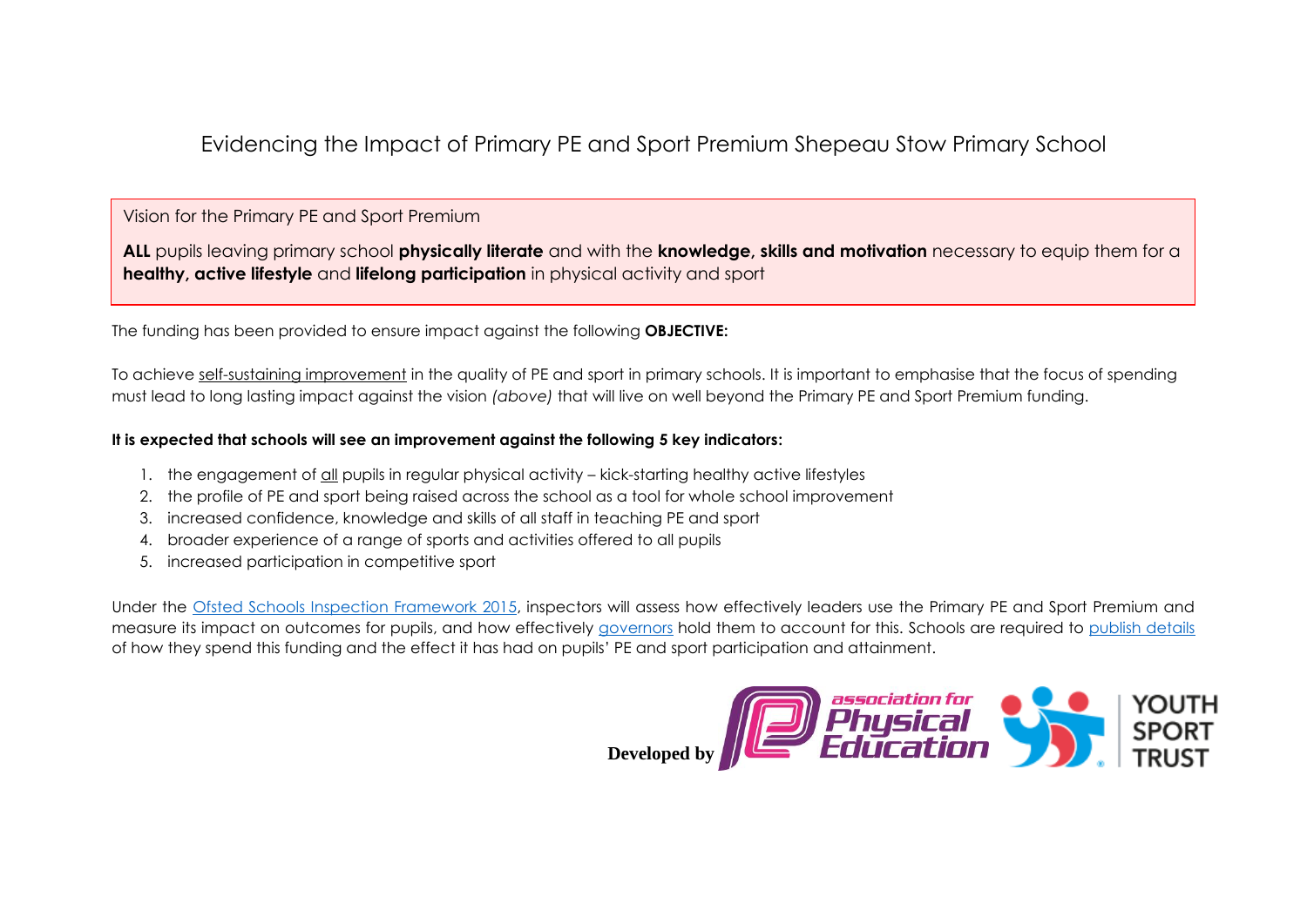Schools must include the following:

- how much PE and sport premium funding you receives for this academic year
- a full breakdown of how you've spent or will spend the funding this year
- the effect of the premium on pupils' PE and sport participation and attainment
- how you will make sure these improvements are sustainable

The published information should be clear and easily accessible and we recommend that you upload the following template (Annex 1) to your website for this purpose.

Improvements should enhance, rather than maintain existing provision. For example, where schools are using their funding to employ specialist coaches, these should be deployed alongside class teachers rather than displacing them, in order for their impact to be sustainable and to enable the upskilling of existing teachers.

Primary PE and Sport premium planning and actions should show how use of funding contributes to this vision through identified school priorities which can be measured through reference to key outcome indicators. It is important that the main drivers for improvement are those identified by the school through their self-review. Each school should aim to achieve the following objective:

**OBJECTIVE:** To achieve **self-sustaining improvement** in the quality of PE and sport in primary schools. Please see Figure 1 (above): A process model to support your thinking.

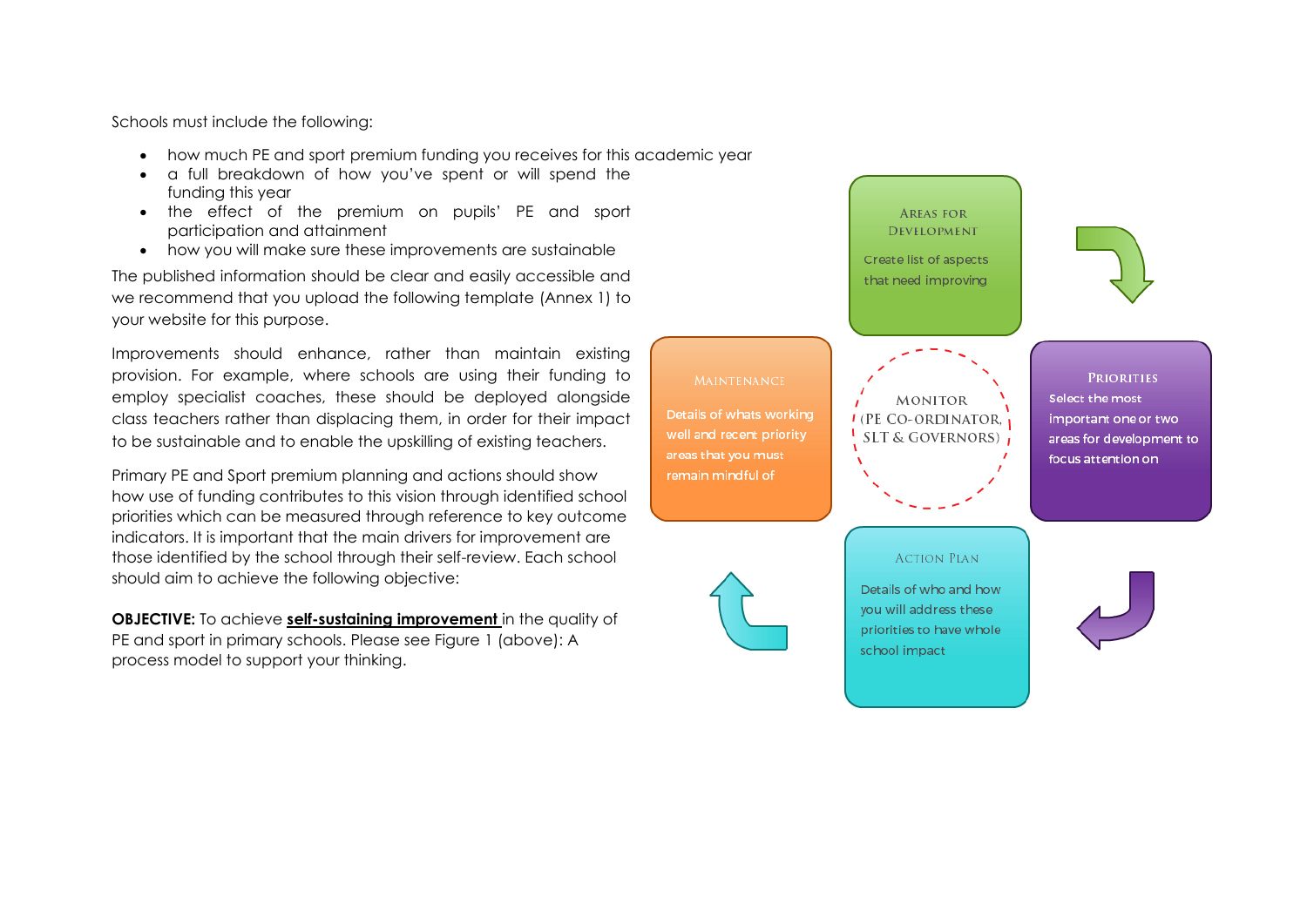# **HOW TO USE THE PRIMARY PE AND SPORT PREMIUM**

Schools must use the funding to make additional and sustainable improvements to the quality of PE and sport they offer. This means that you should use the premium to:

- develop or add to the PE and sport activities that your school already offers
- make improvements now that will benefit pupils joining the school in future years

For example, you can use your funding to:

- hire qualified sports coaches to work with teachers
- provide existing staff with training or resources to help them teach PE and sport more effectively
- introduce new sports or activities and encourage more pupils to take up sport
- support and involve the least active children by running or extending school sports clubs, holiday clubs and [Change4Life](http://www.nhs.uk/change4life/Pages/change-for-life.aspx) clubs
- run sport competitions
- increase pupils' participation in the [School Games](https://www.gov.uk/government/policies/getting-more-people-playing-sport/supporting-pages/the-school-games)
- run sports activities with other schools

You should **not** use your funding to:

- employ coaches or specialist teachers to cover [planning preparation and assessment \(PPA\)](https://www.gov.uk/government/uploads/system/uploads/attachment_data/file/341951/School_teachers__pay_and_conditions_2014.pdf) arrangements these should come out of your core staffing budgets
- teach the minimum requirements of [the national curriculum](https://www.gov.uk/government/publications/national-curriculum-in-england-physical-education-programmes-of-study) including those specified for swimming.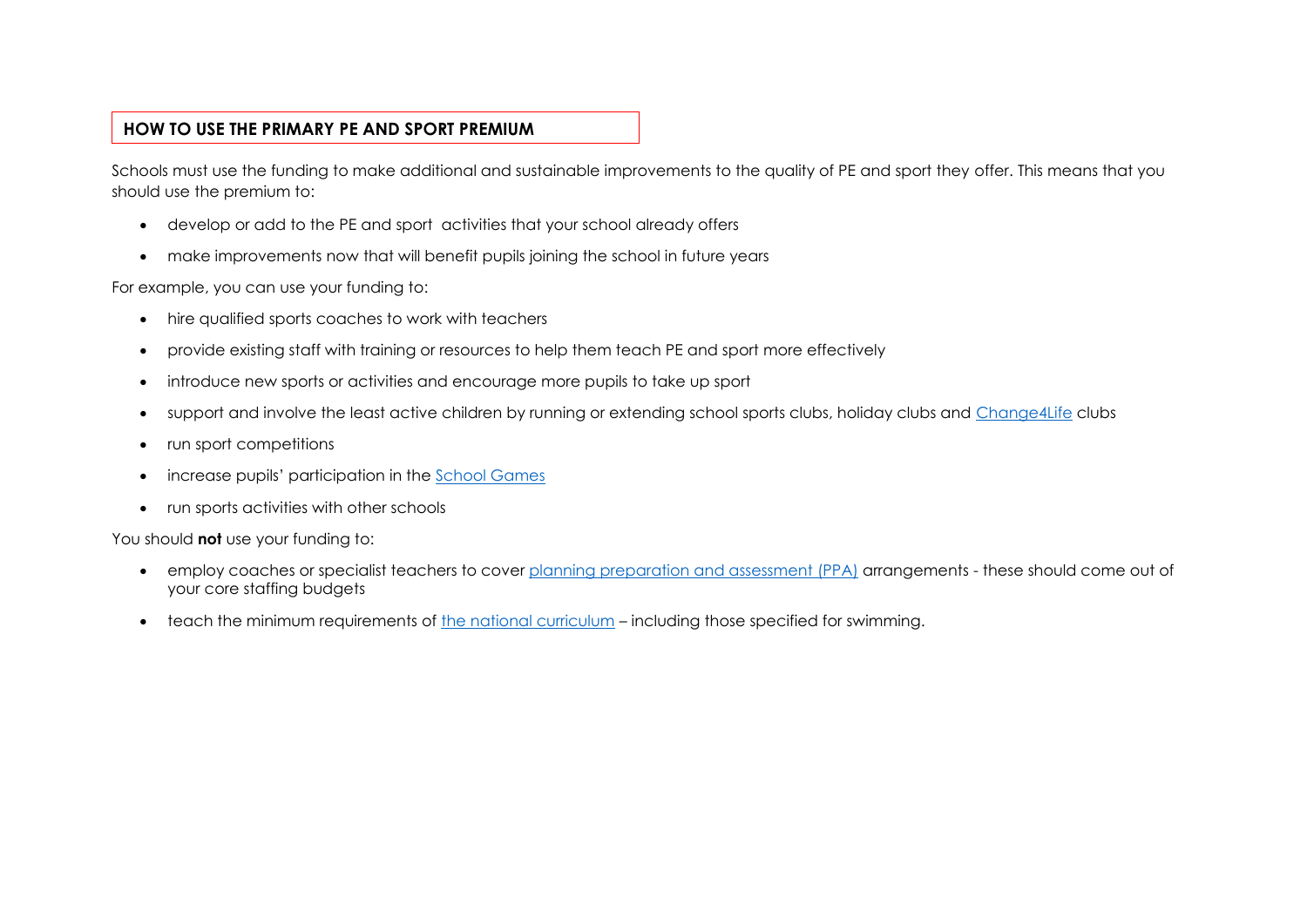|  | SECTION 1A - EVALUATION OF IMPACT/LEARNING TO DATE |  |
|--|----------------------------------------------------|--|
|--|----------------------------------------------------|--|

Name of school: Shepeau Stow Primary School

Academic: 2018-2019

| In previous years, have you completed a self-review of PE, physical activity and school sport?                    | Yes  |
|-------------------------------------------------------------------------------------------------------------------|------|
| Have you completed a PE, physical activity and sport action plan/plan for the Primary PE and Sport Premium spend? | Yes: |
| Is PE, physical activity and sport, reflective of your school development plan?                                   | Yes  |
| Are your PE and sport premium spend and priorities included on your school website?                               | Yes: |

## **SECTION 1B – SWIMMING AND WATER SAFETY self rescue focus.**

Swimming is an important skill and can encourage a healthy and active lifestyle. All Local Authority schools must provide swimming instruction either in key stage 1 or key stage 2. The [programme of study for PE](https://www.gov.uk/government/publications/national-curriculum-in-england-physical-education-programmes-of-study/national-curriculum-in-england-physical-education-programmes-of-study) sets out the expectation that pupils should be taught to:

- swim competently, confidently and proficiently over a distance of at least 25 metres
- use a range of strokes effectively [for example, front crawl, backstroke and breaststroke]
- perform safe self-rescue in different water-based situations.

| Swimming and Water Safety                                                                                        | Please fill out all of the<br>below: |
|------------------------------------------------------------------------------------------------------------------|--------------------------------------|
| What percentage of your Year 6 pupils could swim competently, confidently and proficiently over a                | 82%                                  |
| distance of at least 25 metres when they left your primary school at the end of last academic year?              |                                      |
| What percentage of your Year 6 pupils could use a range of strokes effectively [for example, front crawl,        | 72%                                  |
| backstroke and breaststroke] when they left your primary school at the end of last academic year?                |                                      |
| What percentage of your Year 6 pupils could perform safe self-rescue in different water-based situations         | $36\%$                               |
| when they left your primary school at the end of last academic year?                                             |                                      |
| Schools can choose to use the primary PE and sport premium to provide additional provision for swimming          | Yes                                  |
| but this must be for activity over and above the national curriculum requirements. Have you used it in this way? |                                      |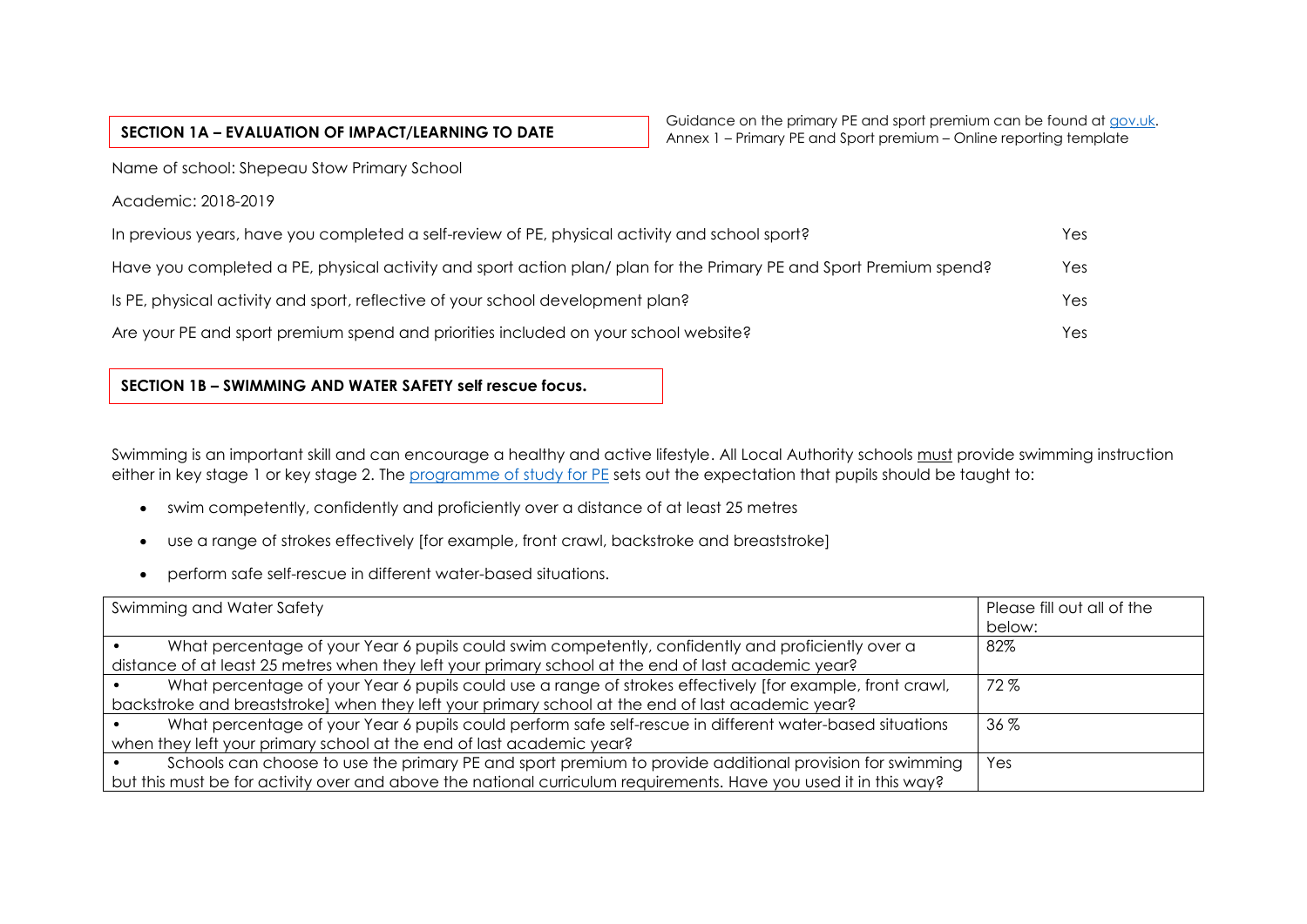## **SECTION 2 – REFLECTION: WHAT HAVE WE ACHIEVED AND WHERE NEXT? 2017/ 2018**

**Vision**: **ALL** pupils leaving primary school **physically literate** and with the **knowledge, skills and motivation** necessary to equip them for a **healthy, active lifestyle** and **lifelong participation** in physical activity and sport.

**Objective:** To achieve **self-sustaining** improvement in the quality of PE and sport in primary schools against 5 key indicators:

- 1. the engagement of all pupils in regular physical activity kick-starting healthy active lifestyles
- 2. the profile of PE and sport being raised across the school as a tool for whole school improvement
- 3. increased confidence, knowledge and skills of all staff in teaching PE and sport
- 4. broader experience of a range of sports and activities offered to all pupils
- 5. increased participation in competitive sport

| Key priorities to date:                                                                                                             | Key achievements/What worked well:                                                                                                                                                                                                                                                                                                                           | Key Learning/What will change next year:                                                                                                                                                                                                                                         |  |  |
|-------------------------------------------------------------------------------------------------------------------------------------|--------------------------------------------------------------------------------------------------------------------------------------------------------------------------------------------------------------------------------------------------------------------------------------------------------------------------------------------------------------|----------------------------------------------------------------------------------------------------------------------------------------------------------------------------------------------------------------------------------------------------------------------------------|--|--|
|                                                                                                                                     |                                                                                                                                                                                                                                                                                                                                                              |                                                                                                                                                                                                                                                                                  |  |  |
| The engagement of all pupils in physical<br>activity                                                                                | What evidence is there of impact on your<br>objectives?                                                                                                                                                                                                                                                                                                      | Does this impact reflect value for money in<br>terms of the budget allocated?                                                                                                                                                                                                    |  |  |
| Pupils to be actively engaged in physical<br>activity every day.<br>Improved subject knowledge for all staff<br>within PE sessions. | Pupils with an interest in physical activity<br>proactively choose after school clubs. New<br>coaches in school have encouraged a<br>variety of clubs including dance, multisports<br>and football.<br>School has been proactive in taking part in a<br>variety of sporting events including Hockey<br>tournament, football tournament and<br>Olympic event. | Yes PE lead has been really proactive in<br>organising a range of activities that have<br>engaged both pupils and parents.<br>Medals provided for sports day with our<br>federated school were a big success. The<br>pupils have asked for a federation kit to<br>attend events. |  |  |

Use the space below to identify what your use of the Primary PE and Sport Premium has been to date, and priorities for the coming year: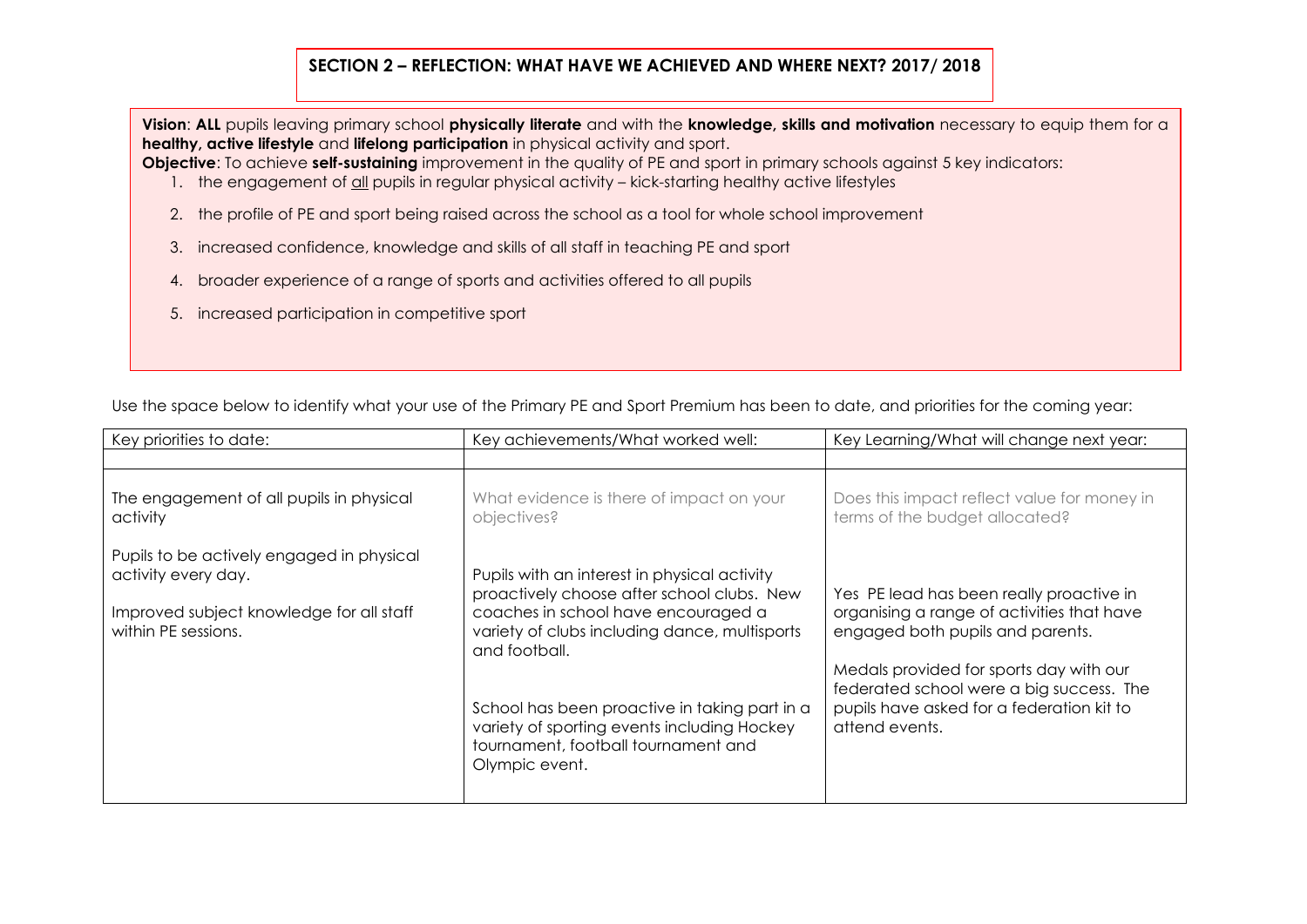### **SECTION 3 – PLANNING YOUR PROVISION AND BUDGET FOR THE COMING YEAR**

**Use the template below to plan how you intend on spending your Primary PE and Sport Premium funding this academic year, to include which of the 5 key indicators that priority relates to. The greyed out boxes allow you to re-visit this section later in the year to review and plan next steps.**

Step by step guidance notes to support completion of the template to achieve self-sustaining improvement in the quality of PE and sport in primary schools:

Step 1: Confirm the total fund allocated

Step 2: Review activities and impact to date either using the template you used last year or section 2 above

Step 3: Confirm your priorities in terms of impact on pupils and enter into column B to detail your school focus (e.g. improved the quality of children's physical literacy at key stage 1)

Step 4: Cross reference these with the 5 key indicators for the Primary PE and Sport Premium by selecting the aspect(s) that this relates to (e.g. increased confidence, knowledge and skills of all staff in teaching PE and sport) and select these from the drop down menu in column A

Step 5: Complete column C to outline key actions to achieve these outcomes (e.g. whole staff training)

Step 6: Complete column D to detail funding allocated to this priority (e.g. £100.00)

Step 7: Complete column F to show how you plan to evidence the impact of this spend on young people

Step 8: Identify when you will revisit this template to update with actual spend, impact and sustainability next steps (greyed out columns E, G & H)

Step 9: The greyed out columns will be useful when reviewing your school's spend later in the year to confirm actual spend and impact to support further plans for the future and sustainability.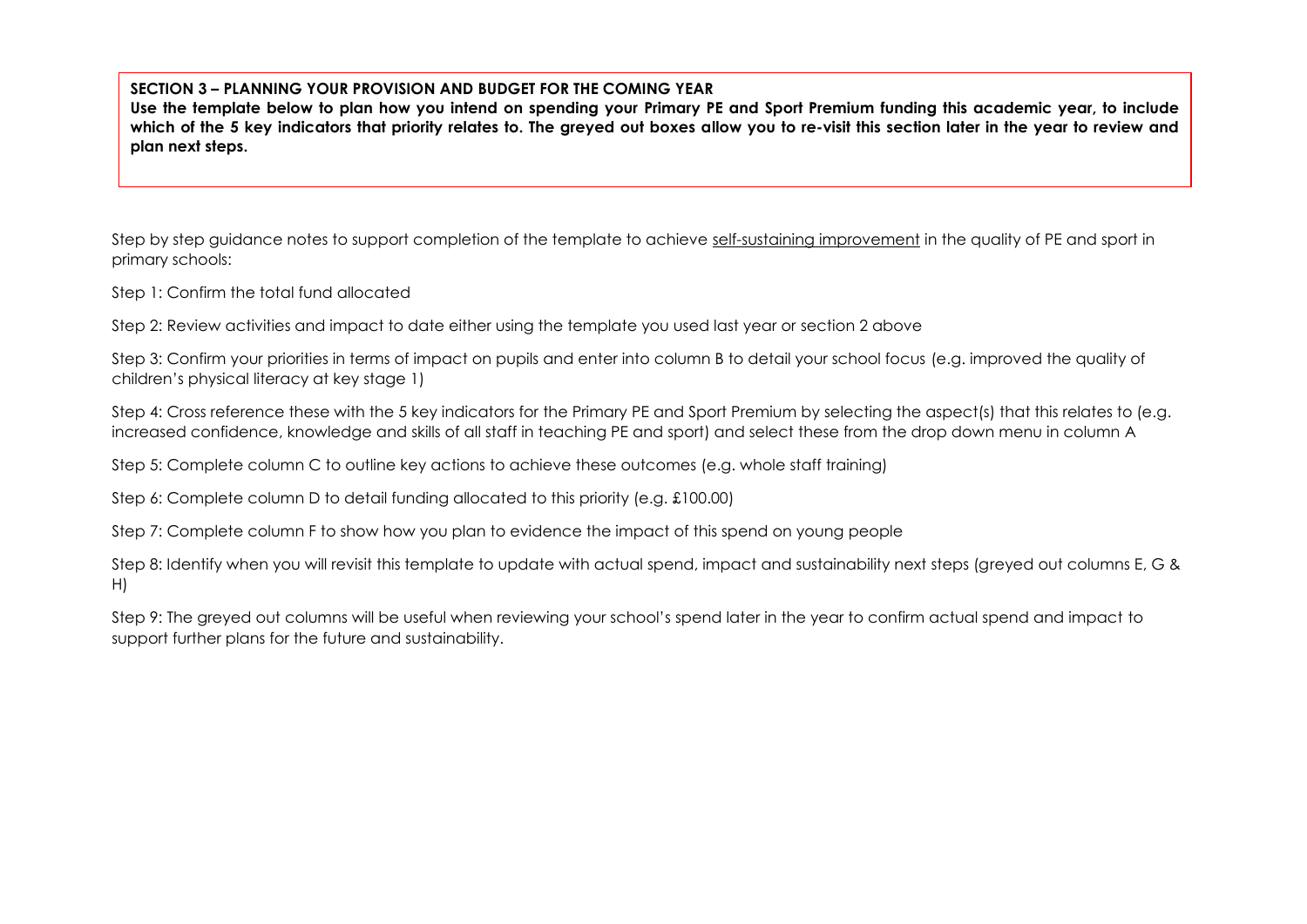|                                                                                                        | £16,680                                                         |                    |                              |                                                                                                                  |                                                  |                                                                                      |
|--------------------------------------------------------------------------------------------------------|-----------------------------------------------------------------|--------------------|------------------------------|------------------------------------------------------------------------------------------------------------------|--------------------------------------------------|--------------------------------------------------------------------------------------|
| B                                                                                                      | $\mathsf C$                                                     | D                  | E                            | F                                                                                                                | G                                                | H                                                                                    |
| School Focus/<br>planned<br>Impact on<br>pupils                                                        | Actions to<br>Achieve                                           | Planned<br>Funding | Actual<br>Funding            | Evidence                                                                                                         | Actual Impact<br>(following<br>Review) on pupils | Sustainability/<br><b>Next Steps</b>                                                 |
| Pupils to be<br>actively<br>engaged in<br>physical activity<br>every day,<br>including 1 mile<br>walk. | Training for staff<br>to use new<br>equipment<br>(orienteering) | £2500              |                              | Orienteering<br>equipment is in<br>place and being<br>used at<br>lunchtimes as<br>well as during<br>lessons.     | Orienteering in<br>place in UKS2                 | To be developed<br>across the school.<br>Maintenance and<br>further cards<br>needed. |
|                                                                                                        |                                                                 |                    |                              | Pupils accessing<br>additional<br>acitvities eg<br>skipping etc at<br>lunchtimes<br>All equipment<br>updated and | New MSAs need<br>further training                |                                                                                      |
|                                                                                                        |                                                                 |                    | <b>Total fund allocated:</b> |                                                                                                                  | replaced where<br>necessary                      |                                                                                      |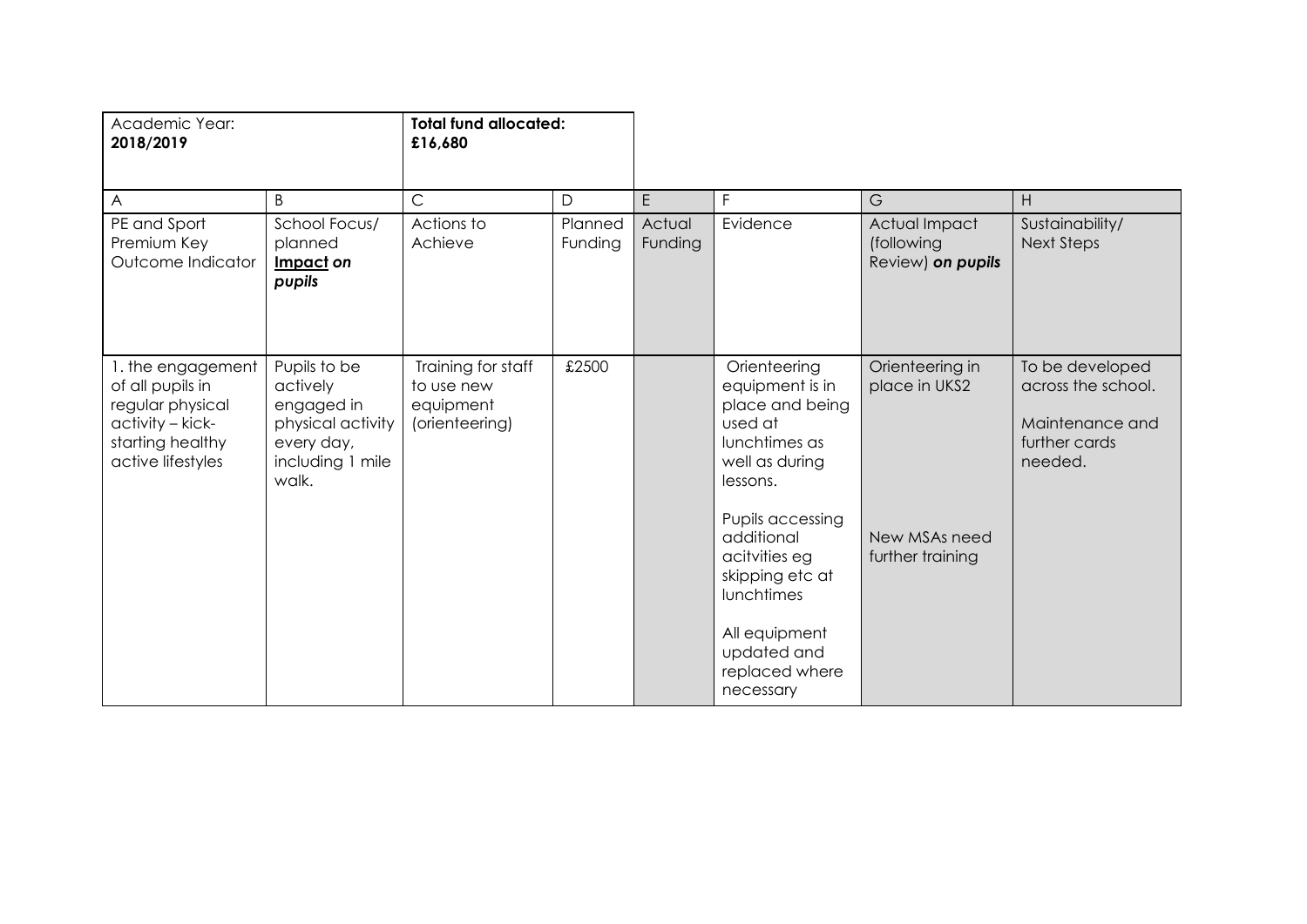| 2. the profile of PE<br>and sport being<br>raised across the<br>school as a tool for<br>whole school<br>improvement | PE lead for the<br>school.                                                                                                    | Planned time to<br>undertake lesson<br>observations and<br>support staff who<br>are less confident<br>delivering all<br>areas of the<br>curriculum | £3000 | Lesson<br>observations<br>evidence clear<br>improvement in<br>teaching<br>standards for PE -<br>including use of<br>equipment | PE has a higher<br>profile in school<br>and more pupils<br>are asking for<br>physical activity<br>during golden<br>time as an<br>additional<br>session. |  |
|---------------------------------------------------------------------------------------------------------------------|-------------------------------------------------------------------------------------------------------------------------------|----------------------------------------------------------------------------------------------------------------------------------------------------|-------|-------------------------------------------------------------------------------------------------------------------------------|---------------------------------------------------------------------------------------------------------------------------------------------------------|--|
| 3. increased<br>confidence,<br>knowledge and<br>skills of all staff in<br>teaching PE and<br>sport                  | Teachers to<br>access support<br>from local<br>sports clubs for<br>areas where<br>they are less<br>confident eg<br>gymnastics | Coaches from<br>local clubs to<br>come in and<br>work with<br>teaching staff<br>during lessons to<br>support<br>development of<br>specific sports  | £3000 | Teachers more<br>confident<br>delivering areas<br>such as dance<br>and gymnastics<br>to whole classes.                        | This needs further<br>work.                                                                                                                             |  |
| 4. broader<br>experience of a<br>range of sports and<br>activities offered to<br>all pupils                         | Introduce new<br>sports to pupils<br>through visits to<br>local clubs                                                         | Trips organised<br>by PE lead to a<br>variety of venues<br>to give pupils<br>access to a<br>range of<br>experiences                                | £2500 | Successful visits<br>to other clubs<br>and venues                                                                             | Children have<br>taken part in mini<br>Olympics with<br>other schools this<br>year.                                                                     |  |
| 5. increased<br>participation in<br>competitive sport                                                               | School to<br>continue to<br>take part in<br>competitions<br>this year                                                         | Purchase<br>packages from<br>Agilitas and work<br>with partnership<br>schools for<br>interschool<br>events                                         | £1500 | Competition<br>calendar in<br>place                                                                                           | In place and<br>ongoing                                                                                                                                 |  |